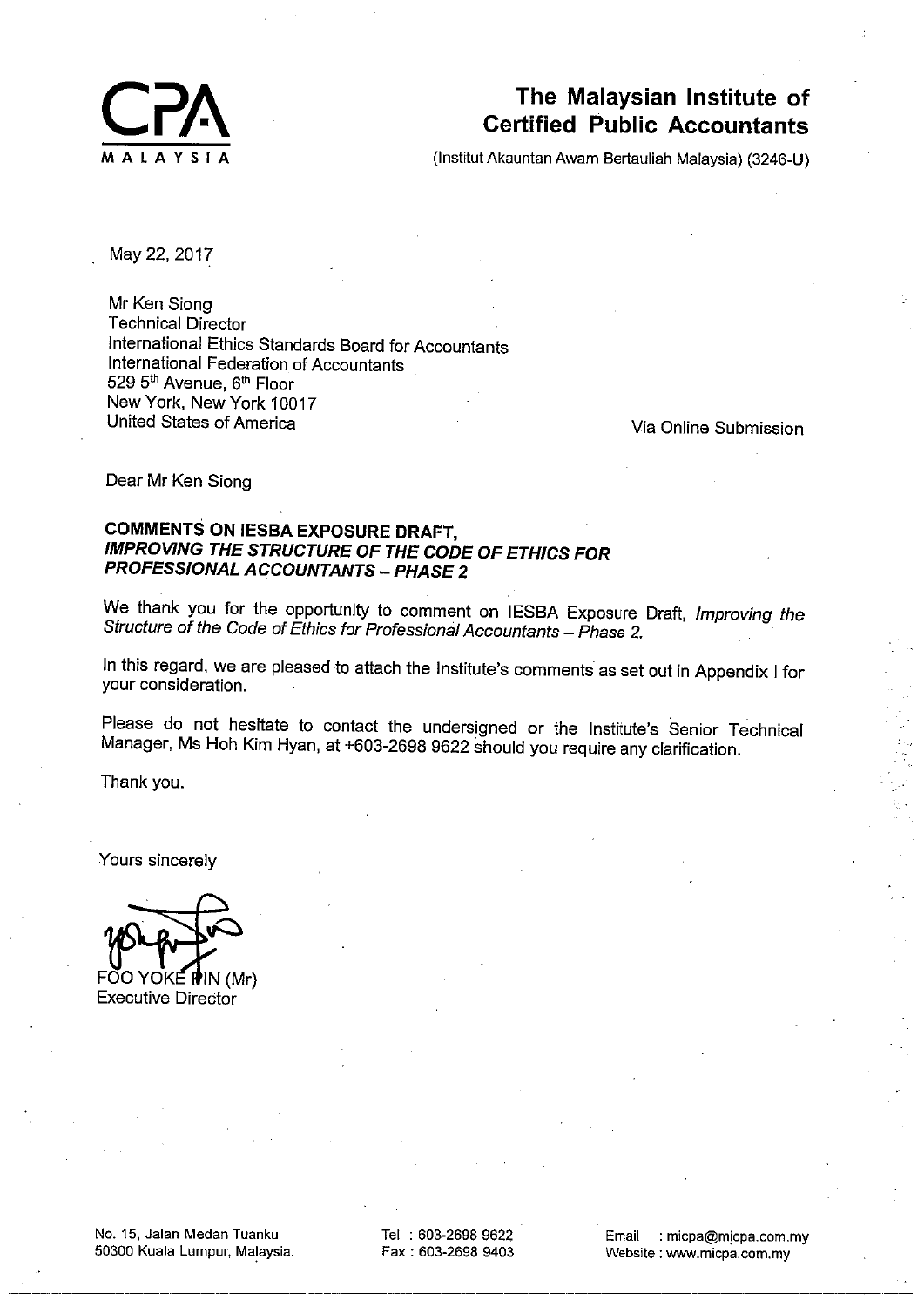#### THE MALAYSIAN INSTITUTE OF CERTIFIED PUBLIC ACCOUNTANTS (INSTITUT AKAUNTAN AWAM BERTAULIAH MALAYSIA)

#### **International Ethics Standards Board for Accountants**

## *Improving the Structure of the Code of Ethics for Professional Accountants – Phase 2*

## *(With Certain Proposed Conforming Amendments Arising from the Safeguards Project)*

#### **Questionnaire**

The IESBA welcomes comments on all matters addressed in the ED, but especially those identified in the Request for Specific Comments below. Comments are most helpful when they refer to specific paragraphs, include the reasons for the comments, and, where appropriate, make specific suggestions for any proposed changes to wording. When a respondent agrees with proposals in this ED, it will be helpful for the IESBA to be made aware of this view.

The objectives of the restructuring are to improve the understandability and usability of the Code by restructuring it without changing its meaning. Respondents are asked to distinguish in their responses between comments on the application of the structure and drafting conventions and comments on any changes in meaning.

## *Structure of the Code Phase 2*

#### **Question 1**

Do you believe that the proposals in this ED have resulted in any unintended changes in meaning of:

- The provisions for Part C of the Extant Code, as revised in the close-off document for Part C Phase 1 (see Sections 200-270 in Chapter 1)?
- The NOCLAR provisions (see Sections 260 and 360 in Chapter 2)?
- The revised provisions regarding long association (see Sections 540 and 940 in Chapter 3)?
- The provisions addressing restricted use reports in the extant Code (see Section 800 in Chapter 4)?
- The provisions relating to independence for other assurance engagements (Part 4B in Chapter 5)?

If so, please explain why and suggest alternative wording.

#### **MICPA's Comments:**

MICPA has not noted any unintended changes in meaning of the aforementioned list of provisions.